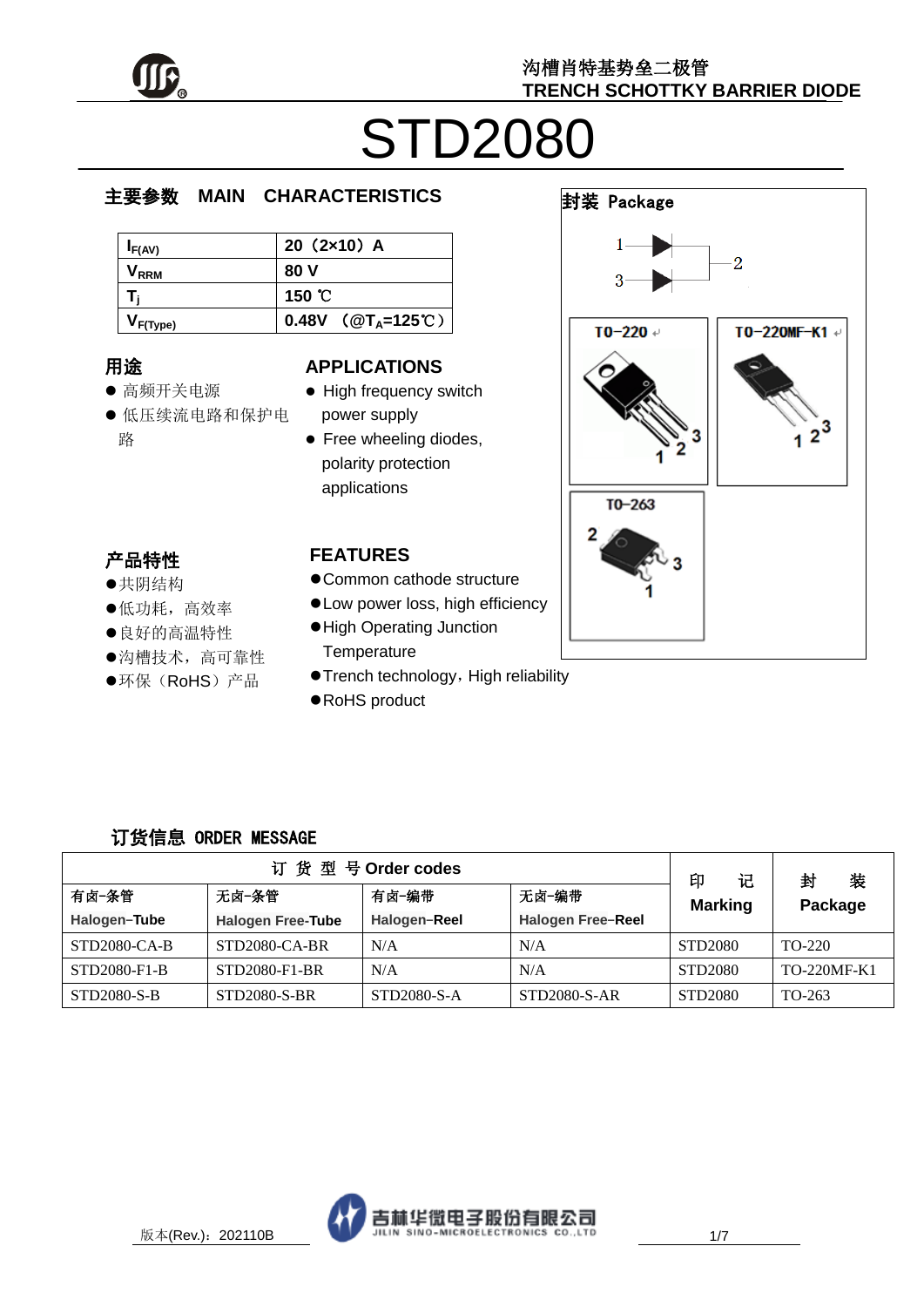## **R** STD2080

| 绝对最大额定值<br><b>ABSOLUTE RATINGS (Tc=25°C)</b> |                              |            |                         |              |                 |
|----------------------------------------------|------------------------------|------------|-------------------------|--------------|-----------------|
|                                              | 项<br>目                       |            | 뮹<br>符                  | 值<br>数       | 单<br>位          |
|                                              | <b>Parameter</b>             |            | <b>Symbol</b>           | ValuU        | <b>Unit</b>     |
| 最大反向重复峰值电压                                   |                              |            | <b>V</b> <sub>RRM</sub> | 80           | $\vee$          |
| Repetitive peak reverse voltage              |                              |            |                         |              |                 |
| 最大直流阻断电压                                     |                              |            |                         | 80           | V               |
| Maximum DC blocking voltage                  |                              |            | $V_{DC}$                |              |                 |
| 正向平均整流电流                                     | $T_c = 125^{\circ}$          | 整个器件       |                         |              |                 |
| Average forward                              | (TO-220/TO-2                 | per device |                         | 20           |                 |
| current                                      | 63)                          |            |                         |              | A               |
|                                              | $T_c = 100^{\circ}$          | 侧<br>单     | $I_{F(AV)}$             |              |                 |
| (TO-220MF-K<br>per diode                     |                              |            |                         | 10           |                 |
| 1)                                           |                              |            |                         |              |                 |
| 正向峰值浪涌电流                                     |                              |            |                         |              |                 |
| Surge non repetitive forward current         |                              |            | $I_{FSM}$               | 180          | A               |
|                                              | (额定负载 8.3ms 半正弦波—按 JEDEC 方法) |            |                         |              |                 |
| 8.3 ms single half-sine-wave (JEDEC Method)  |                              |            |                         |              |                 |
| 最高结温                                         |                              |            |                         | 150          | $\rm ^{\circ}C$ |
| Maximum junction temperature                 |                              |            | $T_i$                   |              |                 |
| 储存温度                                         |                              |            |                         | $-40 - +150$ | °C              |
| Storage temperature range                    |                              |            | ${\sf T}_{\text{STG}}$  |              |                 |

#### 电特性 **ELECTRICAL CHARACTERISTICS**

| 项<br>目           | 测试条件                    |                 | 最小值        | 典型值        | 最大值        | 单位   |
|------------------|-------------------------|-----------------|------------|------------|------------|------|
| <b>Parameter</b> | <b>Tests conditions</b> |                 | Value(min) | Value(typ) | Value(max) | Unit |
|                  | Tj =25 $^{\circ}$ C     |                 |            | 25         | 40         | μA   |
| $I_R$            | $Ti = 125^{\circ}$      | $V_R = V_{RRM}$ |            | 6.6        | 20         | mA   |
|                  | Tj =25 $\degree$ C      |                 |            | 0.46       | 0.50       |      |
|                  | $Ti = 125^{\circ}$      | $I_F=5.0A$      |            | 0.38       |            | V    |
| $V_F$            | Tj = $25^{\circ}$ C     |                 |            | 0.53       | 0.57       |      |
|                  | $Ti = 125^{\circ}$      | $I_F = 10A$     |            | 0.48       |            | V    |

#### 热特性 **THERMAL CHARACTERISTICS**

| 项<br>目                  |             | 符<br>- 묵      | 最小值        | 最大值        | 单<br>位           |
|-------------------------|-------------|---------------|------------|------------|------------------|
| <b>Parameter</b>        |             | <b>Symbol</b> | Value(min) | Value(max) | Unit             |
| 结到管壳的热阻                 | TO-220      |               |            | 1.9        |                  |
| Thermal resistance from | TO-263      | $Rth(i-c)$    |            | 2.0        | $\mathcal{C}$ MV |
| junction to case        | TO-220MF-K1 |               |            | 2.5        |                  |

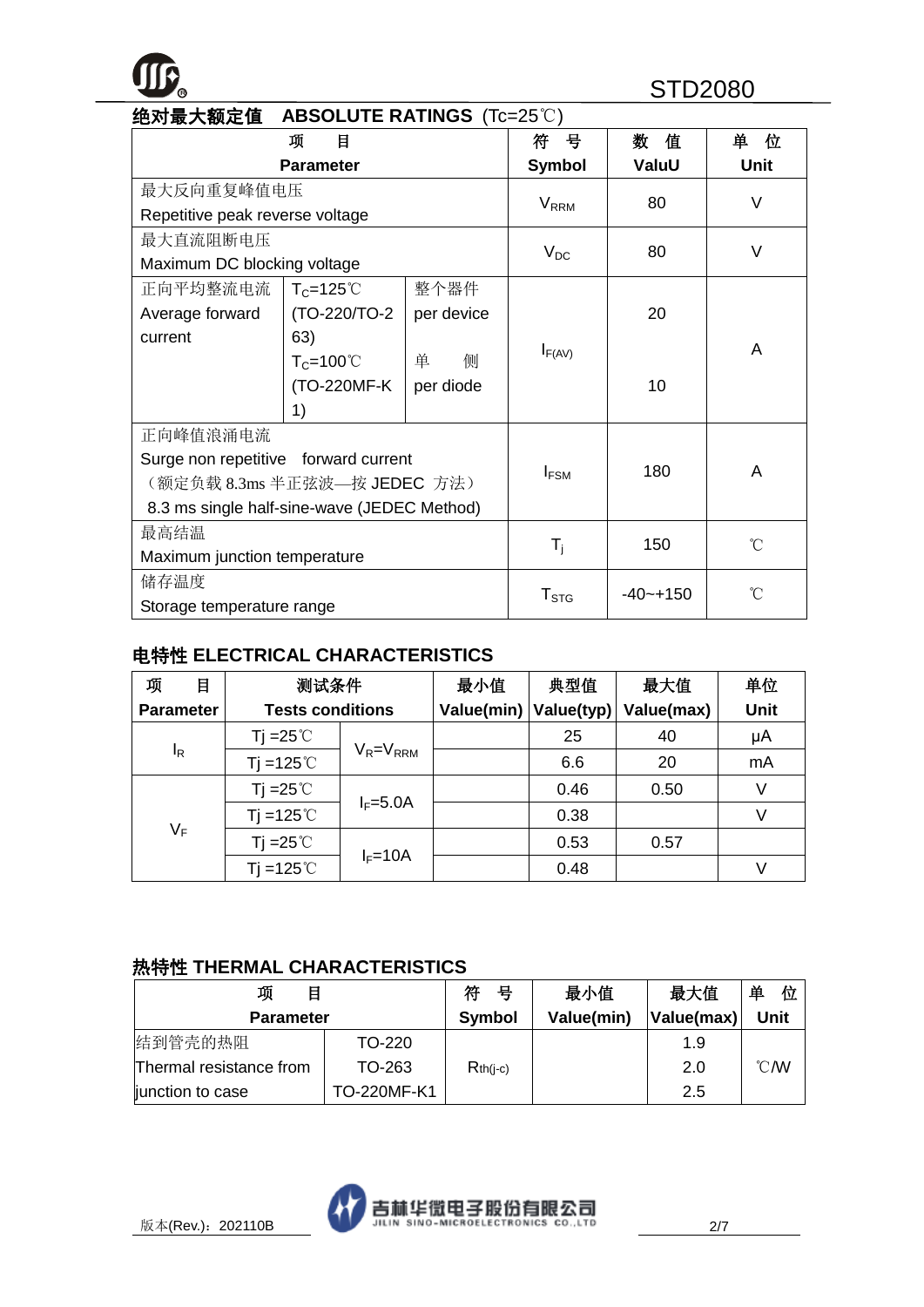

#### 特征曲线 **ELECTRICAL CHARACTERISTICS (curves)**

**TTC** 



 $Tc(\mathbb{C})$ 

Reverse Voltage(V)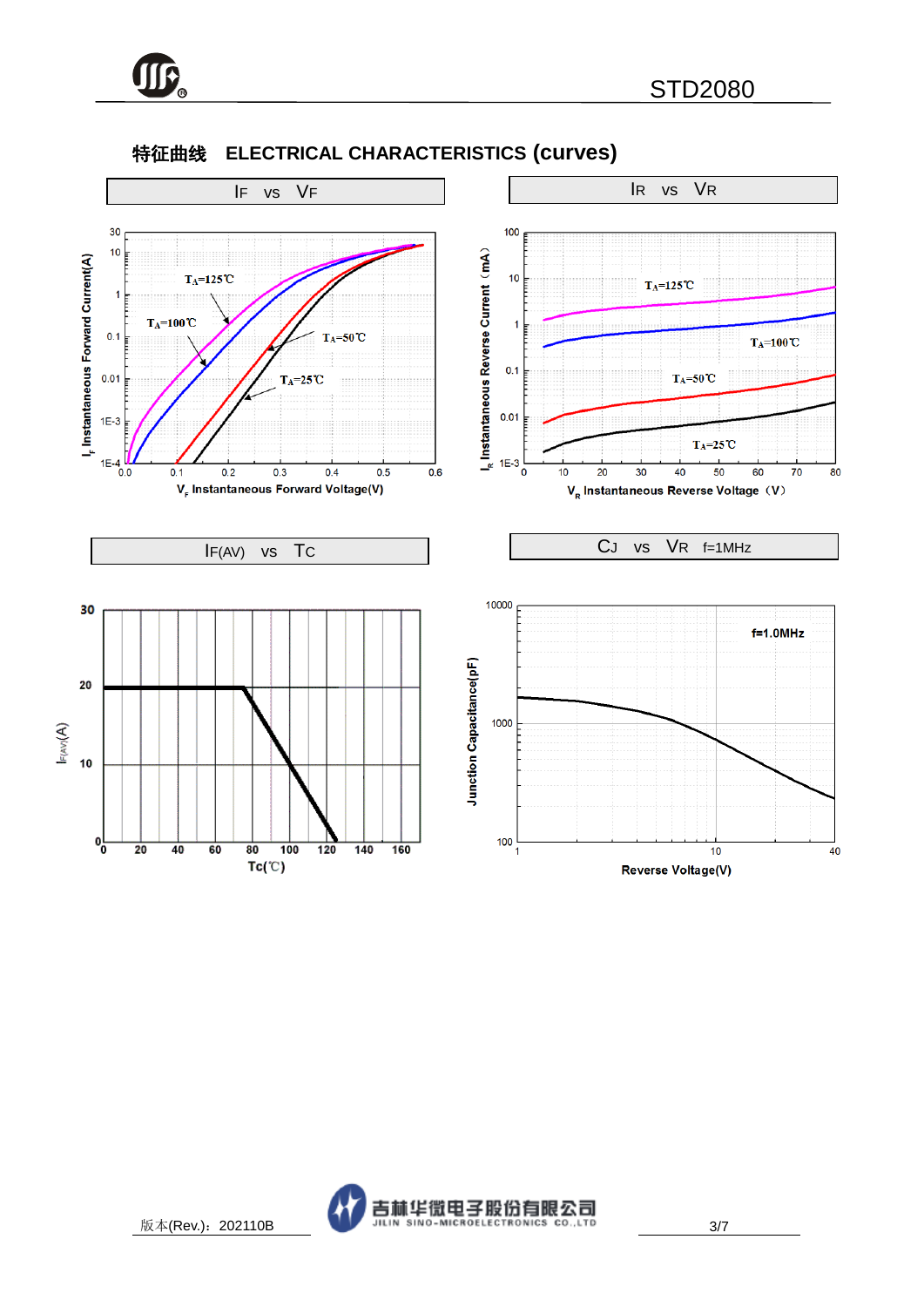

#### 外形尺寸**PACKAGE MECHANICAL DATA** TO-220 单位 **Unit** :**mm**





Â

| 符号<br>symbol   | MIN   | MAX   |
|----------------|-------|-------|
| Α              | 4.40  | 4.80  |
| В              | 1.10  | 1.40  |
| b              | 0.70  | 0.95  |
| C.             | 0.28  | 0.48  |
| с1             | 0.32  | 0.52  |
| D              | 14.45 | 16.00 |
| D <sub>2</sub> | 8.20  | 9.20  |
| Ε              | 9.60  | 10.40 |
| e              | 2.39  | 2.69  |
| F              | 1.20  | 1.35  |
| L              | 13.05 | 14.05 |
| L <sub>2</sub> | 3.70  | 3.90  |
| Q              | 2.40  | 3.00  |
| Q1             | 2.20  | 2.90  |
| Ρ              | 3.50  | 4.00  |



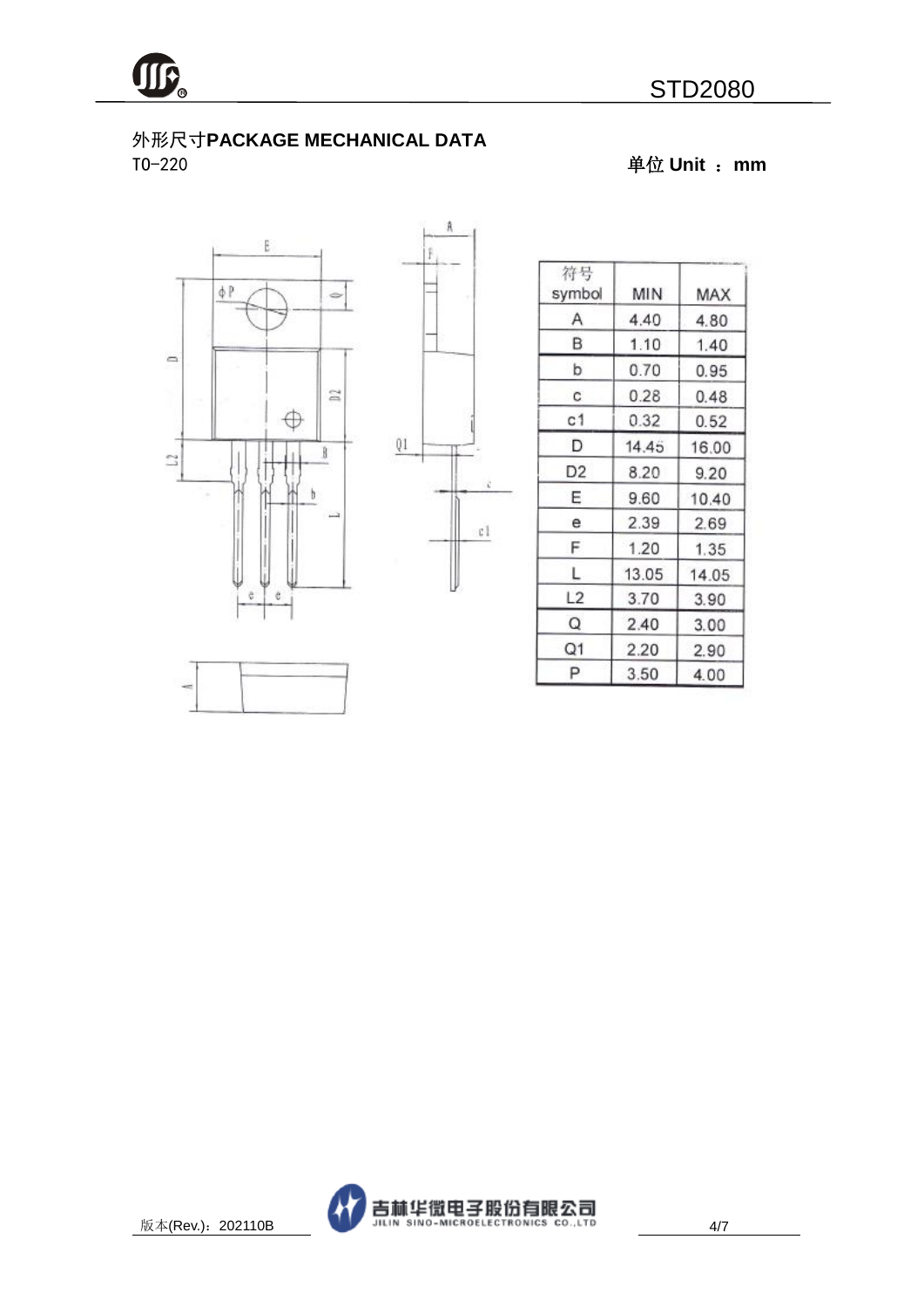

#### 外形尺寸**PACKAGE MECHANICAL DATA** TO-220MF-K1 单位 **Unit** :**mm**





 $\mathbf{I}$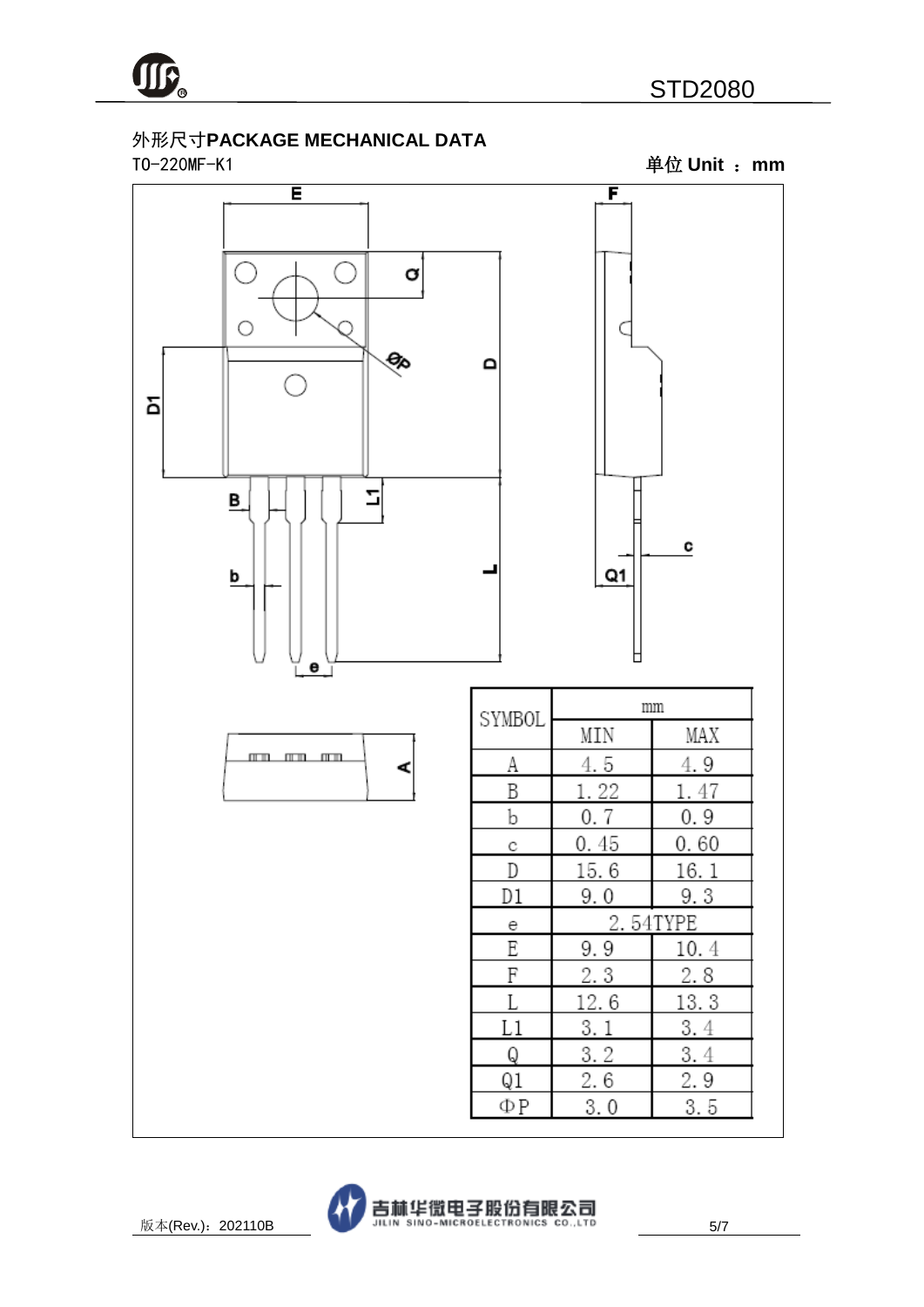

#### 外形尺寸 **PACKAGE MECHANICAL DATA** TO-263 单位 **Unit** :**mm**



| SYMBOL         | MМ      |       |  |  |
|----------------|---------|-------|--|--|
|                | MIN     | MAX   |  |  |
| Α              | 4.30    | 4.80  |  |  |
| A1             | 1.12    | 1.42  |  |  |
| A2             | 2.54    | 2.84  |  |  |
| b              | 0.67    | 1.00  |  |  |
| с              | 0.29    | 0.52  |  |  |
| D1             | 8.40    | 9.00  |  |  |
| Ε              | 9.80    | 10.46 |  |  |
| e              | 2.54BSC |       |  |  |
| н              | 14.00   | 16.00 |  |  |
| H <sub>2</sub> | 1.12    | 1.45  |  |  |
| L              | 1.50    | 3.10  |  |  |
| L1             | 1.45    | 1.70  |  |  |

编带 REEL



 $\overline{\phantom{a}}$ 

| Symbol         | 标准范围<br>(mm)     |
|----------------|------------------|
| A <sub>0</sub> | 10.60 $\pm$ 0.20 |
| B <sub>0</sub> | 16.10 $\pm$ 0.20 |
| D <sub>0</sub> | $1.55 \pm 0.10$  |
| D <sub>1</sub> | $1.50 \pm 0.15$  |
| F              | 11.50 $\pm$ 0.20 |
| K <sub>0</sub> | $4.85 + 0.20$    |
| K1             | $5.26 \pm 0.20$  |
| P <sub>0</sub> | 4.00 + 0.20      |
| P1             | 16.00 $\pm$ 0.20 |
| W              | $24.00 + 0.40$   |